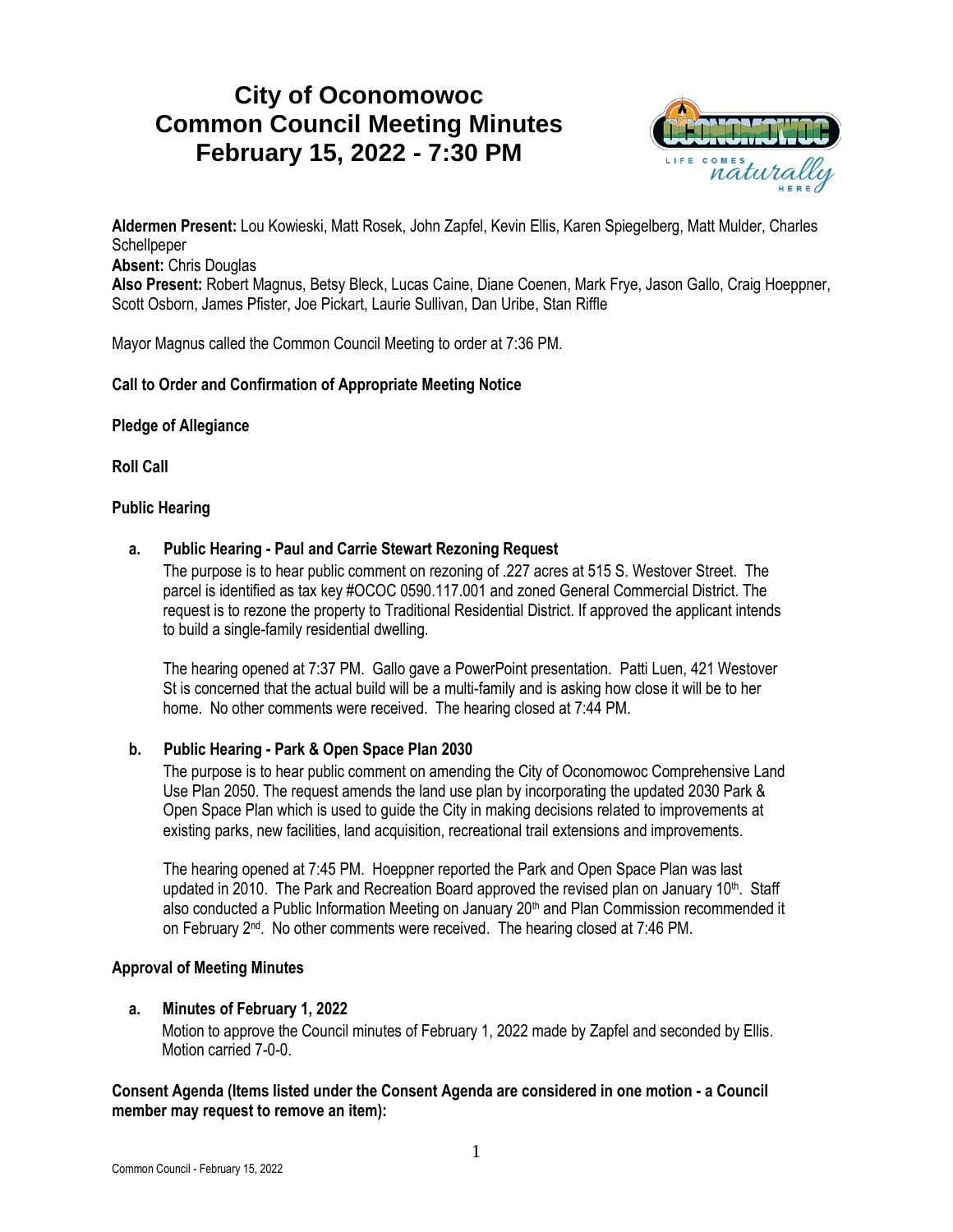- **a. Temporary Limited Construction Easement between City of Oconomowoc and Property Owner at 3831 Southwood Drive**
- **b. Temporary Construction Easement between City of Oconomowoc and Target Corporation**
- **c. Water Utility Easement Agreement between City of Oconomowoc and VH Arrowood LLC (Phase 1, Lot 1)**
- **d. Water Utility Easement Agreement between City of Oconomowoc and VH Arrowood LLC (Phase 1, Lot 2)**
- **e. Sanitary Utility Easement Agreement between City of Oconomowoc and VH Arrowood LLC, Phase 1**
- **f. Electric Utility Easement Agreement between City of Oconomowoc and Newburg 2000 Joint Revocable Trust (North East Feeder Extension at 1277 CTH K)**
- **g. Electric Utility Easement Agreement between City of Oconomowoc and L.&N.M. Enterprises (Miller Property along CTH K & P)**
- **h. Electric Utility Easement Agreement between City of Oconomowoc and L.&N.M. Enterprises, LLC (Miller Property at N68W36333 CTH K)**
- **i. Electric Utility Easement Agreement between City of Oconomowoc and L.&N.M. Enterprises, LLC (Miller Property along CTH K)**
- **j. Treasurer's Report**
	- **1. Treasurer's Report for December 2021**

Motion to approve the Consent Agenda made by Rosek and seconded by Zapfel. Motion carried 7-0-0.

#### **Committee Reports**

- **a. Finance - Mulder, Chr; Rosek, Secy; Spiegelberg**
	- **1. Consider/act on Budget Amendment for 4th Quarter 2021 Grants and Donations Received (10/1/21 - 12/31/21)**

Motion to approve the Budget Amendments for 4th Quarter 2021 grants and donations received (10/1/21 - 12/31/21) made by Ellis and seconded by Spiegelberg. Motion carried 7-0-0.

- **b. Public Services - Ellis, Chr; Kowieski, Secy; Douglas**
	- **1. Consider/act on Resolution 22-R3009 Awarding Olympia Fields Phase Two Construction Contract**

Motion to adopt Resolution 21-R3009 awarding Olympia Fields Phase Two construction contract to Wolf Paving Co. in the amount of \$5,366,094.17 with a 10% contingency made by Rosek and seconded by Ellis. Motion carried 7-0-0.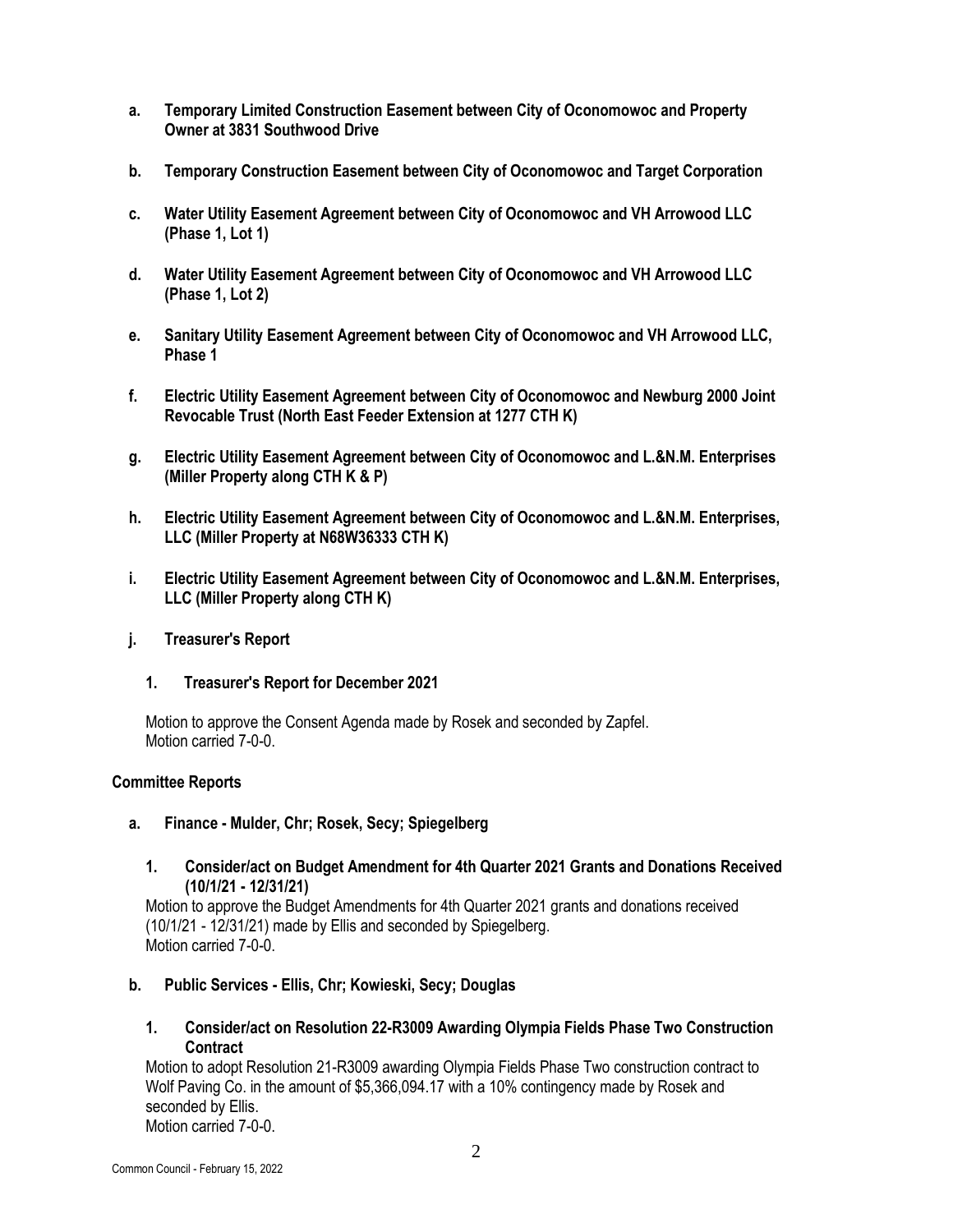### **Plan Commission**

- **a. Consider/act on Fowler Oaks Condominium Plat at 560-562 E. Lisbon Road** Motion to approve the Fowler Oaks Condominium Plat at 560-562 E. Lisbon Rd made by Kowieski and seconded by Mulder. Motion carried 7-0-0.
- **b. Consider/act on Certified Survey Map to Combine Properties at 645 E. Anderson Street** Motion to approve the CSM to combine properties at 645 E. Anderson St made by Mulder and seconded by Rosek. Motion carried 7-0-0.
- **c. Consider/act on Ordinance 22-O1027 to Rezone Land Traditional Residential for Lot Located at 515 S. Westover Street - 1st Reading** Gallo gave a PowerPoint presentation. Motion to adopt the ordinance and waive the second reading made by Kowieski and seconded by Ellis. Motion carried 7-0-0.
- **d. Consider/act on Ordinance 22-O1028 Annexing Territory to the City of Oconomowoc - Robert Miller Lands, OCOT 0517.996.005 & OCOT 0520.999.004 - 1st Reading** Motion to adopt the ordinance and waive the second reading made by Kowieski and seconded by Mulder.

Motion carried 7-0-0.

**e. Consider/act on Ordinance 22-O1029 to Amend the City of Oconomowoc 2050 Comprehensive Land Use Plan by Incorporating the 2030 Park & Open Space Plan - 1st Reading**

Council noted on Pg. 11 the City should continue to focus on Park Development looking at what we really need for each park, focusing on the changing character, usage and open spaces, and Pg. 43 keeping the archery range in. Other comments included identifying Olympia Fields area for park space as a regional park, that on Pg. 38 the mention of Library should be removed, page numbers need fixing, and having the second reading once the Plan is updated. Concerns included concessions at NE Regional Park and if private investments are offered to improve Champion Field, we should consider it.

Motion to give the ordinance its first reading made by Rosek and seconded by Schellpeper. Motion carried 7-0-0.

#### **New Business**

**a. Consider/act on Shared Use Parking Lot Agreement Between the City of Oconomowoc and Oconomowoc Area School District**

Hoeppner displayed the map that was included in the packet on the screen. Motion to approve the Shared Use Parking Lot Agreement between the City of Oconomowoc and Oconomowoc Area School District made by Schellpeper and seconded by Kowieski. Motion carried 7-0-0.

**b. Consider/act on Lake Country Pickleball Club Use Agreement**

Hoeppner displayed the map that was included in the packet on the screen. Council noted the 1st whereas clause verbiage should be changed to LCPC "will donate" and that an exhibit showing exactly what is included in the first round of fundraising be included in the agreement.